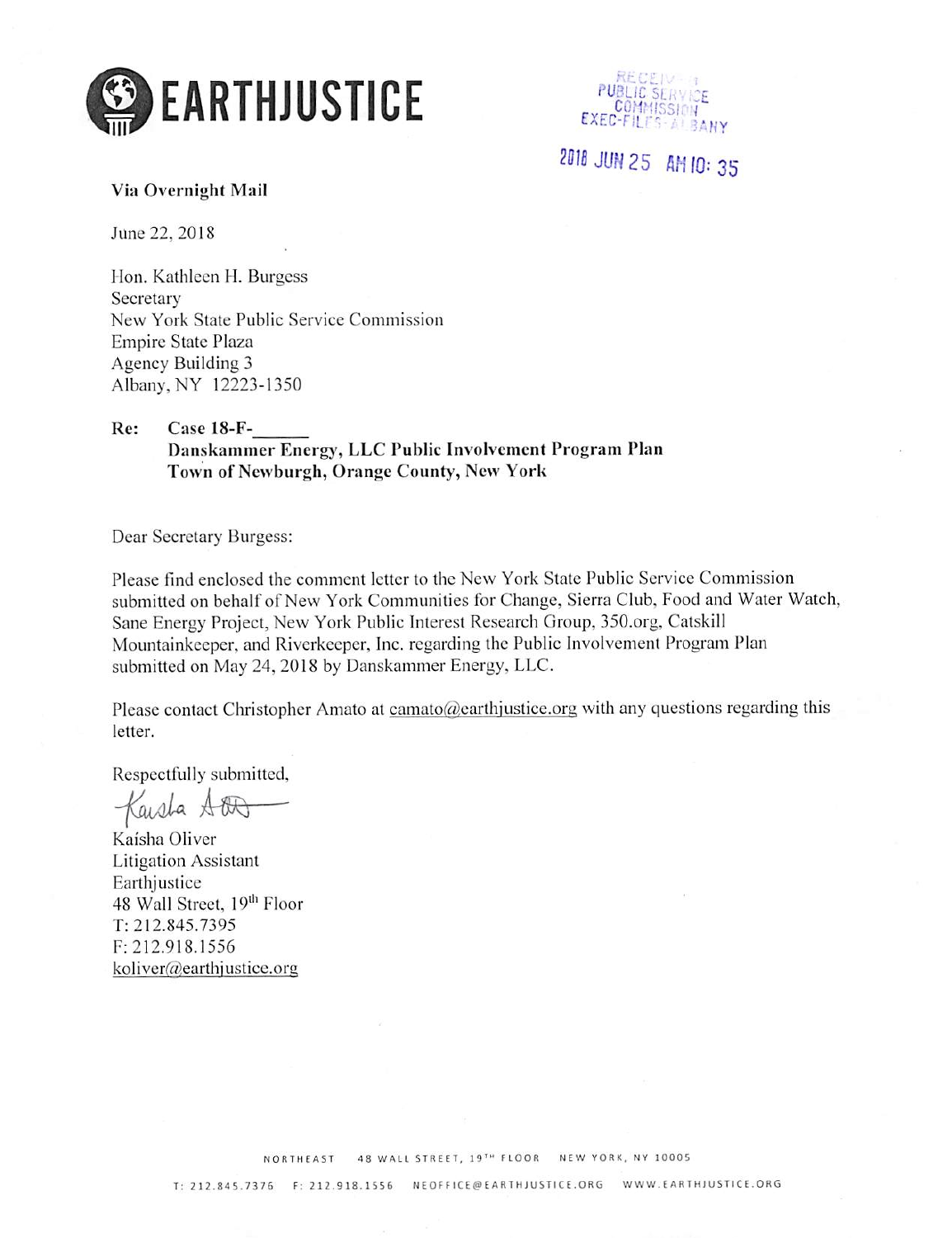

### Via Overnight Mail

June 22,2018

Hon. Kathleen H. Burgess **Secretary** New York State Public Service Commission Empire State Plaza Agency Building 3 Albany, NY 12223-1350

# Re: Case 18-F-Danskammcr Energy, LLC Public Involvement Program Plan Town of Newburgh, Orange County, New York

Dear Secretary Burgess:

Earthjustice respectfully submits these comments on behalf of New York Communities for Change, Sierra Club, Food and Water Watch, Sane Energy Project, New York Public Interest Research Group, 350.org, Catskill Mountainkeeper, and Riverkeeper, Inc. regarding the Public<br>Involvement Program Plan ("PIPP") submitted on May 24, 2018 by Danskammer Energy, LLC ("Danskammer"). The PIPP concerns Danskammer's proposal to construct a new major electric generating facility in the Town of Newburgh, Orange County, New York.

As discussed below, the PIPP is seriously deficient because the Study Area for the proposed project as identified by Danskammer is limited to areas within a radius of two miles from the Preliminary Project Area boundaries. See TRC (prepared for Danskammer Energy LLC), Public Involvement Program Plan (May 2018), 4. The Commission's regulations make clear that the Study Area for a major facility must include all areas within a radius of at least five miles from all project components. 16 NYCRR § 1000.2(ar). In addition, Danskammer's conclusion in the PIPP that the proposed project will not negatively impact three environmental justice areas—all of which are located within a five-mile radius of the project—is incorrect and unsupported.

## I. Danskammer's Definition of the Project Study Area Violates Commission Regulations

Danskammer acknowledges that it is proposing to "construct a major electric generating facility" on the project site. See Ltr. from William Reid, Chief Executive Officer, Danskammer Energy, LLC, to Hon. Kathleen Burgess, Secretary, New York State Public Service Commission (May 24, 2018), 1. The Commission's regulations define "Study Area" as follows:

Study Area: An area generally related to the nature of the technology and the setting of the proposed site. In highly urbanized areas, the study area may be limited to a one-mile radius from the property boundaries of the facility site,

NORTHEAST 48 WAll STREET, 19'" flOOR NEW YORK, NY 10005 T; 2U.845.7376 f: 211.918.1556 NEOff\Ct@tARTH)USTiCE.ORG www.earthiustice.org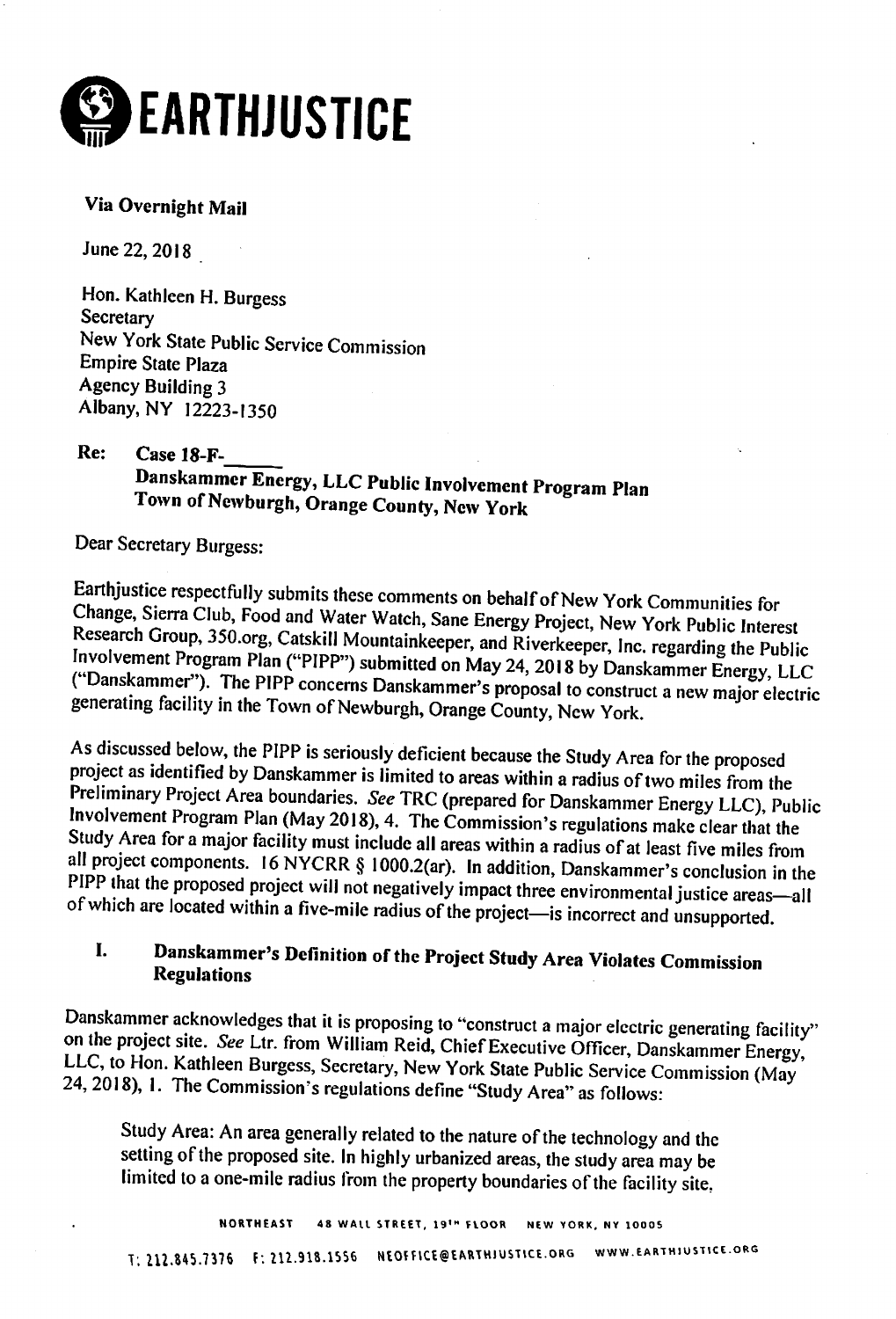interconnections, and alternative location sites. For large facilities  $\dots$  the study interconnections, and alternative location sites. For large in least five miles from a interconnections, and alternative location sites. For large jackines  $\ldots$  and  $\ldots$  and  $\ldots$  area shall generally include the area within a radius of at least five miles from all area shall generally include the interco area shall generally include the area within a radius of a redsignment and<br>generating facility components, interconnections and related facilities and<br>Facilities in areas of significant resource conc generating facility components, interconnections and retailed jumines and<br>alternative location sites. For facilities in areas of significant resource concerns,<br>alternative location sites. For facilities in areas of signifi alternative location sites. For facilities in areas or significant resource centerially<br>the size of a study area shall be configured to address specific features or resource issues.

# 16 NYCRR § 1000.2(ar) (emphasis added).

Danskammer's limitation of the Study Area to a radius of two miles—despite the fact that its proposed new major electric generating facility clearly qualifies as a "large project"—violates this Commission regulation. In addition, Danskammer's unjustified shrinking of the Study Area arbitrarily and unlawfully excludes three environmental justice areas that are all within a fivemile radius of the project. See PIPP at 10 (identifying three environmental justice areas that are 2.63, 3.46, and 4.07 miles from the project site); see also id. ("There are no Potential EJ Areas within the defined Project Study Area  $\dots$ .").<sup>1</sup>

Moreover, Danskammer's reduction of the Study Area to a two-mile radius will deprive Moreover, Danskammer's reduction of the Study Area to a two-mile radius will deprive numerous Study Area residents who live width the regulatory ist. See PIPP at 8 (stating that individual notice and an opportunity to join the statements here will be initially notified and "[a]] Study Area residents [i.e., only those within a two-miles added)). be given opportunity to join the stakeholders list" (emphasis added)).

# II. Danskammer's Conclusion That Environmental Justice Areas Will Not Be Impacted by the Project is Incorrect and Unsupported

Danskammer acknowledges that its proposed project will result in (as yet unspecified) emissions<br>including nitrogen oxides carbon monoxide, volatile Danskammer acknowledges that its proposed project will result in the grand oxide, volatile<br>of a variety of harmful air pollutants, including nitrogen oxides, carbon monoxide, volatile<br>in the Basil Despite the fact that Dan of a variety of harmful air pollutants, including nitrogen oxides, carbon monokide, verter-<br>organic compounds, and sulfur dioxide. See PIPP at 2-3. Despite the fact that Danskammer has organic compounds, and sulfur dioxide. See PIPP at 2-5. Despite the fact that Baltermann<br>provided no pollutant emissions calculations or air quality modeling results for the proposed<br>in the length control institute areas . provided no pollutant emissions calculations or air quality modeling results for the project-<br>project, it nevertheless concludes that "[b]ecause the [environmental justice] areas... are outside<br>project, it nevertheless co the Study Area, the Project will not be expected to negatively impact these areas."  $Id$ . at 10. This conclusion is unwarranted.

First, as discussed above, the regulatory (five-mile radius) Study Area *does* include all three environmental justice areas identified in the PIPP. *Id*. Thus, even if one accepts Danskammer's erroneous assumption that on erroneous assumption that only residents within the Study Area may be negatively impressed.<br>its project, the three environmental justice areas (and all other residents within a five-mile radius) are located within the regulatory Study Area and may therefore be negatively impacted.

<sup>&</sup>lt;sup>1</sup> The environmental justice areas were identified the New York State Department of Environmental Conservation ("NYSDEC"). See NYSDEC, The environmental justice areas were identified by Danskammer based on factors set f<br>the New York State Department of Environmental Conservation ("NYSDEC"). See NY<br>Commissioner Policy 29, Environmental Justice and Permitti Commissioner Policy 29, Environmental Justice and Permitting (March 19, 2003) §§ III.A.8, V.B, http://www.dec.ny.gov/regulations/36951 .html.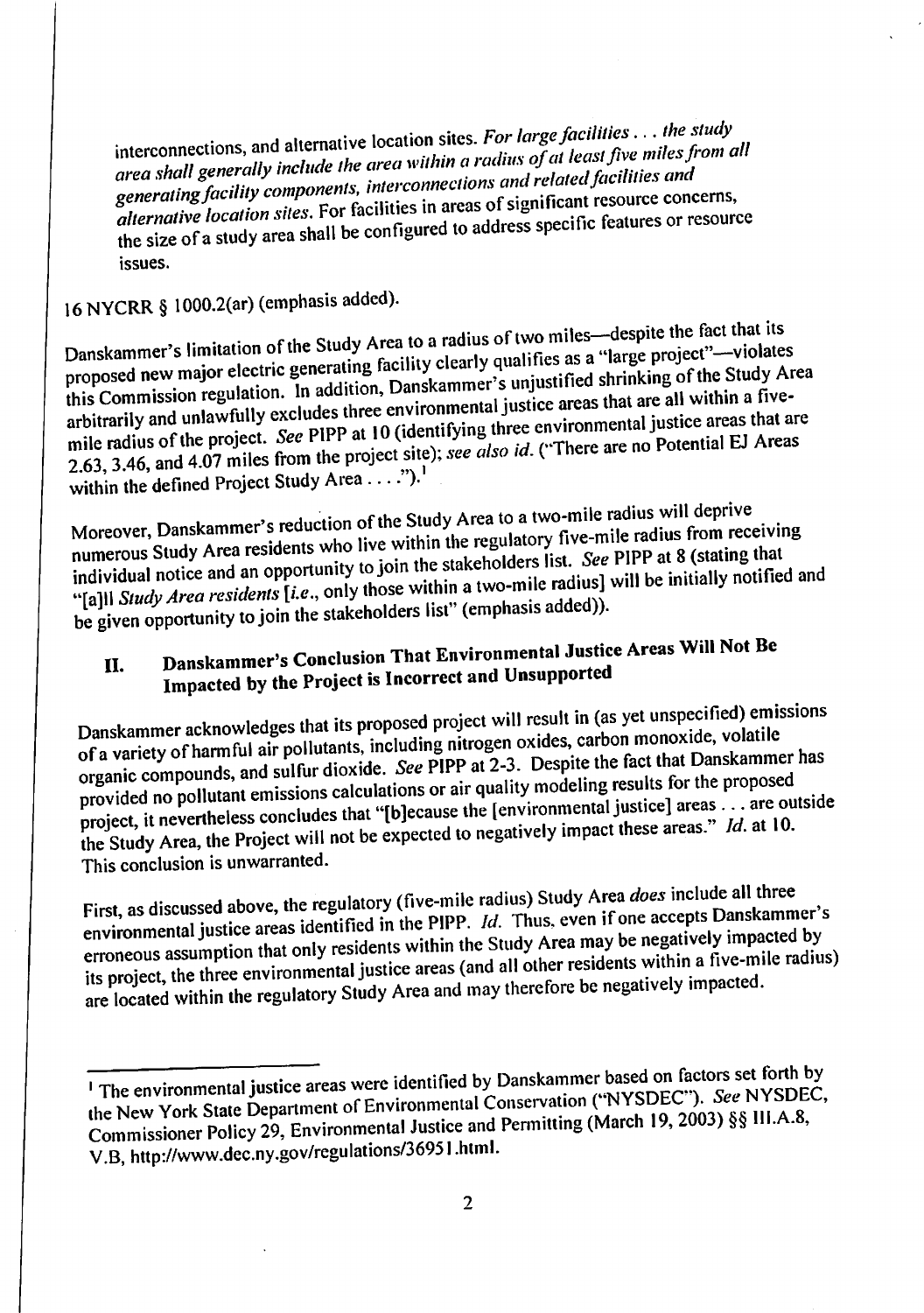Second, in the absence of emission calculations and air quality modeling results, it is at best premature and at worst misleading for Danskammer to claim that residents living further than two miles from the proposed plant will not be negatively impacted by the plant's emissions. Indeed, this claim is contrary to basic principles of air pollution regulation and the laws of meteorology and physics. See, e.g., NYSDEC, Div. of Air Resources Policy 10, Guidelines on Dispersion Modeling Procedures for Air Quality Impact Analysis (May 9, 2006) § V (specifying requirements for, among other things, worst case and maximum load conditions to be analyzed, assessment of cumulative impacts from nearby sources, source and duration of baseline meteorological data, evaluation of complex terrain conditions, and extent of source receptor grids); $^{2}$  Clean Air Act, 42 U.S.C. 7426 (specifying procedures for abatement of interstate transport of air pollutants); Stale of Connecticut v. U.S. Environmental Protection Agency, 696 F.2d 147 (2<sup>nd</sup> Cir. 1982) (discussing the modeling of long-range transport of air pollution from power plant sources in New York to receptors in Connecticut).

For the same reason, we object to Danskammer's stated intention to arbitrarily limit its assessment of environmental impacts of the project to "lands within a two (2) mile radius of the Preliminary Project Area boundaries." PIPP at 4-5. Not only does this violate the regulatory requirement for the Study Area to include *at least* all areas within a five-mile radius of the project, 16 NYCRR § I000.2(ar), but it is also contrary to the requirement that a Preliminary Scoping Statement describe, among other things, "the range of potential environmental and health impacts of the construction and operation of the facility and of each pollutant that will be emitted or discharged by the facility." *Id.* § 1000.5(d)(2); see also N.Y. Public Service Law § 164(l)(b) (requiring an applicant for a Certificate of Environmental Compatibility and Public Need to include in its application an "evaluation of the expected environmental and health impacts and safety implications of the facility, both during its construction and its operation ... ."). Significantly, neither the Public Service Law nor the Commission's implementing regulations allow the assessment of environmental impaets to be limited to the Study Area, as Danskammer erroneously assumes.

#### III. Conclusion

Ŝ

The Commission's regulations state that the purpose of a PIPP is to "provide[] a variety of effective public participation opportunities by which public concerns can be identified as early as possible throughout the various stages of the decision-making process, ensure[] communication between stakeholders and an applicant, and result[] in education of the public as to the specific proposal and the Article 10 process." 16 NYCRR § I000.2(ah). Danskammer's arbitrary attempt to truncate the regulatory Study Area to a two-mile radius, thereby excluding three environmental justice areas and numerous other potentially affected residents from key aspects of public involvement, severely undennines the purpose of a PIPP as articulated by the Commission.

For the reasons set forth above, we request that the Commission find the PIPP to be inadequate and (i) reject Danskammer's attempt to limit the Study Area to a two-mile radius from the project site and direct that it comply with the regulatory definition to include (at least) all areas

 $2$  Available at https://www.dec.ny.gov/chemical/8923.html.